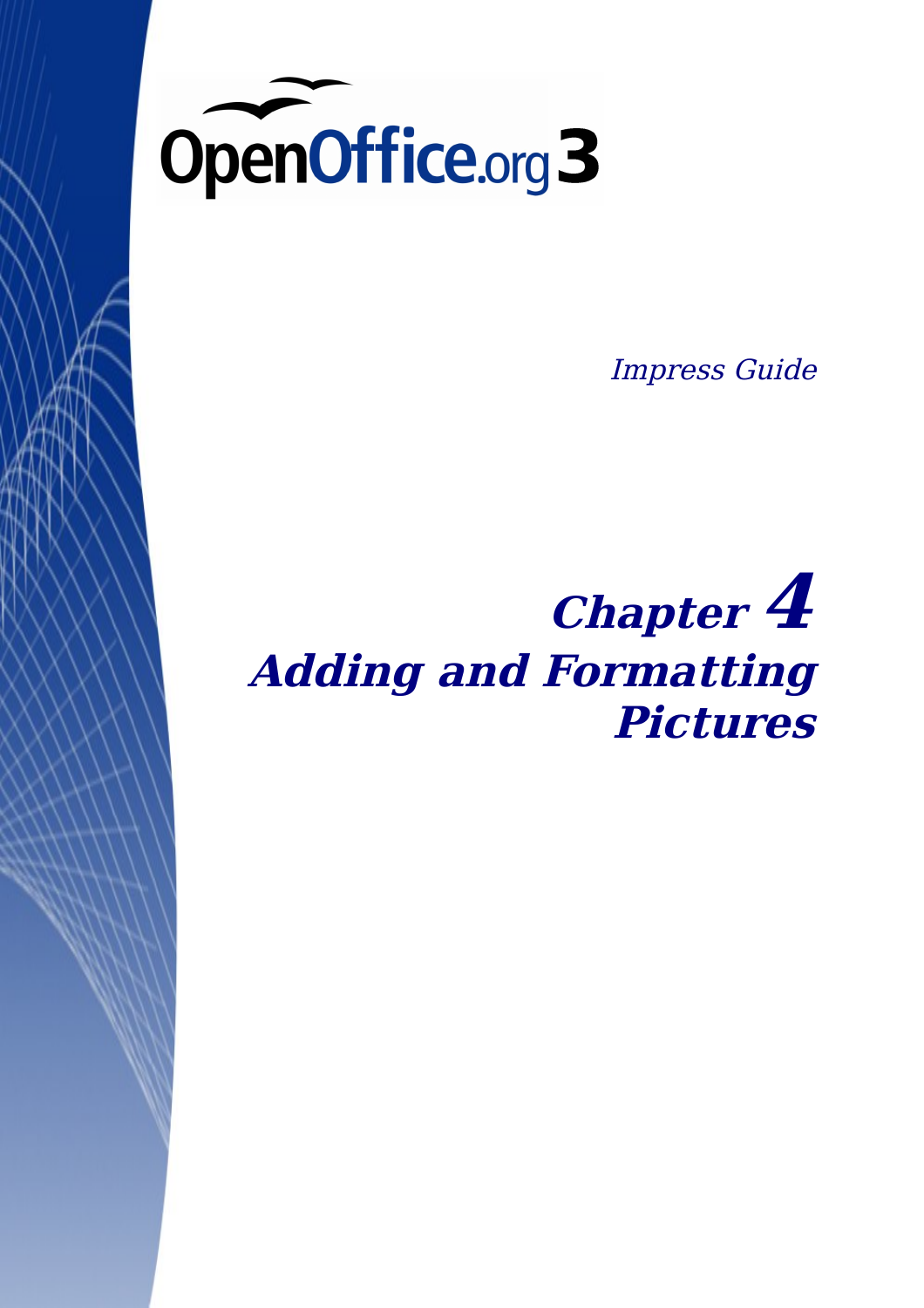## <span id="page-1-0"></span>**Copyright**

This document is Copyright © 2007–2009 by its contributors as listed in the section titled **Authors**. You may distribute it and/or modify it under the terms of either the [GNU General Public License,](http://www.gnu.org/licenses/gpl.html) version 3 or later, or the [Creative Commons Attribution License,](http://creativecommons.org/licenses/by/3.0/) version 3.0 or later.

All trademarks within this guide belong to their legitimate owners.

### **Authors**

Peter Hillier-Brook Jean Hollis Weber Michele Zarri

## **Feedback**

Please direct any comments or suggestions about this document to: [authors@user-faq.openoffice.org](mailto:authors@user-faq.openoffice.org)

## **Acknowledgments**

Parts of this chapter (on the Gallery) originally appeared in the Writer Guide.

## **Publication date and software version**

Published 17 March 2009. Based on OpenOffice.org 3.0.1.

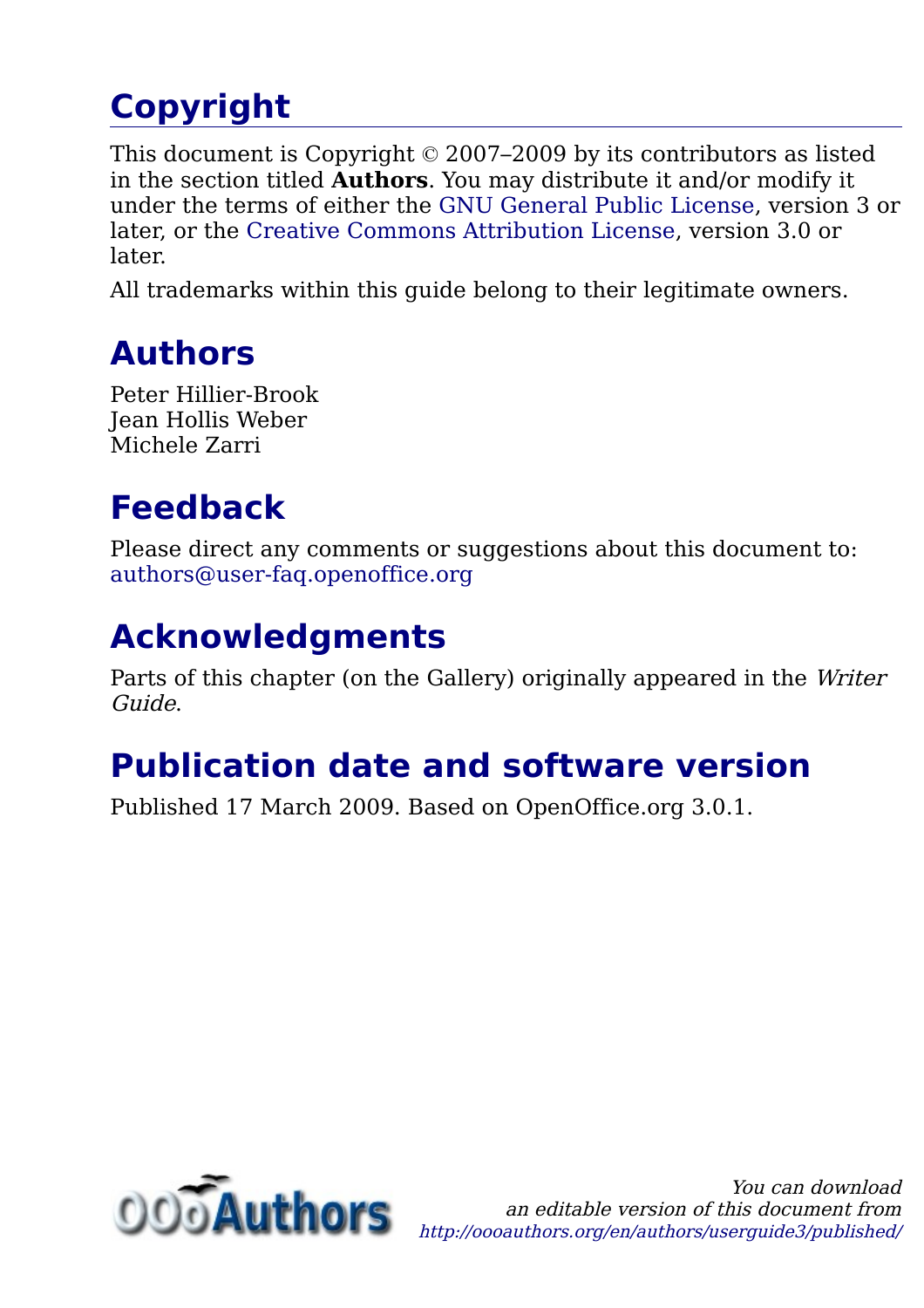## **Contents**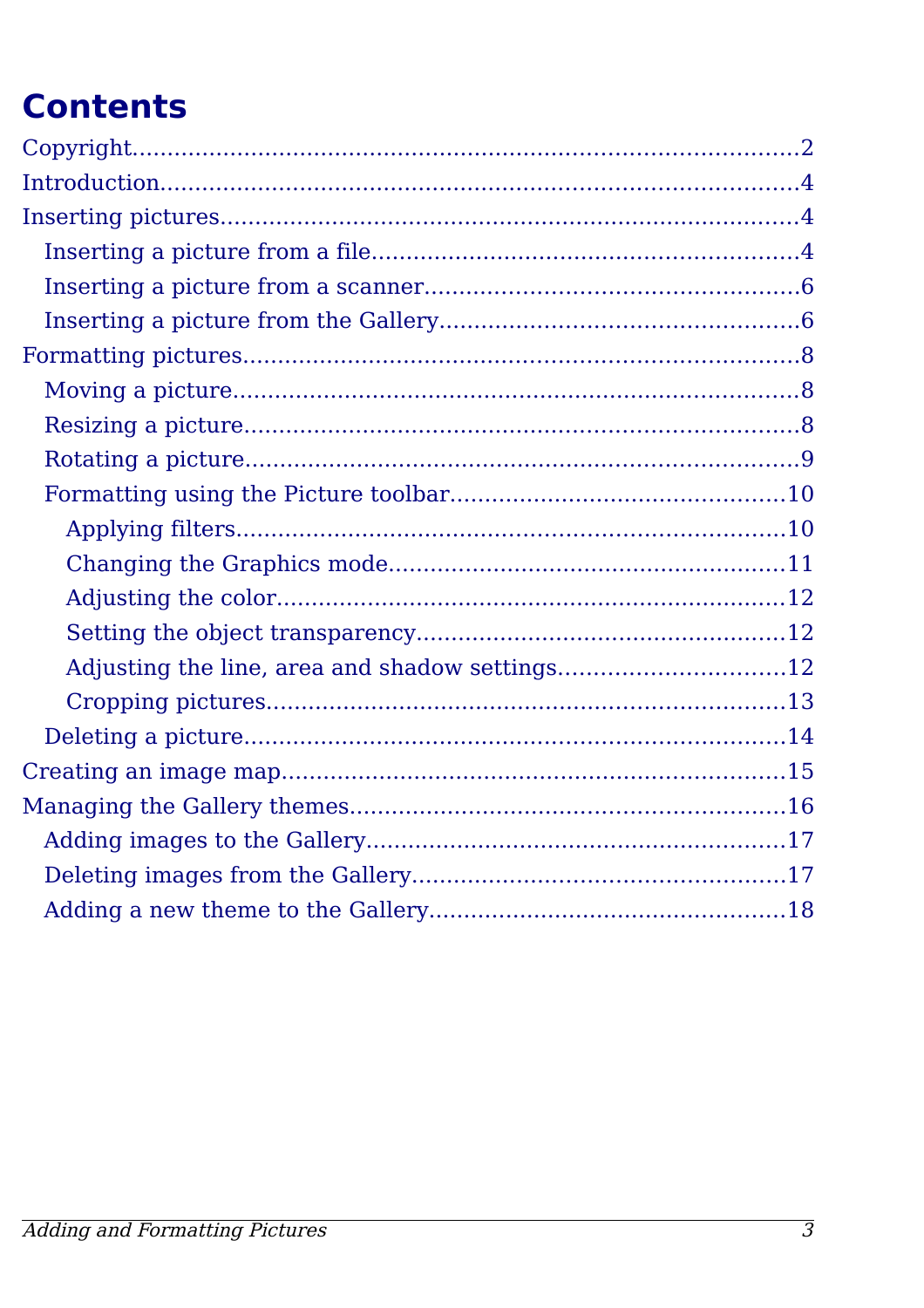## <span id="page-3-2"></span>**Introduction**

Pictures are often used in presentations as they can convey quickly a large amount of information. When wisely used, they can also give the presentation a professional look. Some presentations may require each slide to be marked with a company logo. You may also want to use Impress to create a presentation consisting only of pictures, such as a slideshow of holiday snapshots to share with friends.

This chapter describes how to insert and format pictures.

## <span id="page-3-1"></span>**Inserting pictures**

This section describes several ways to insert a picture from an external source into the presentation. Once the picture has been inserted, it can be formatted extensively as explained later in this chapter.

### <span id="page-3-0"></span>**Inserting a picture from a file**

Inserting a picture from a file is quick and easy. If the layout of the slide already contains a placeholder for a graphic (see [Figure 1\)](#page-3-3), double-click anywhere in the graphics frame. This opens a dialog box for selecting the file to be inserted. The detailed procedure is given below.



<span id="page-3-3"></span>Figure 1: Slide with automatic layout including a placeholder for graphic object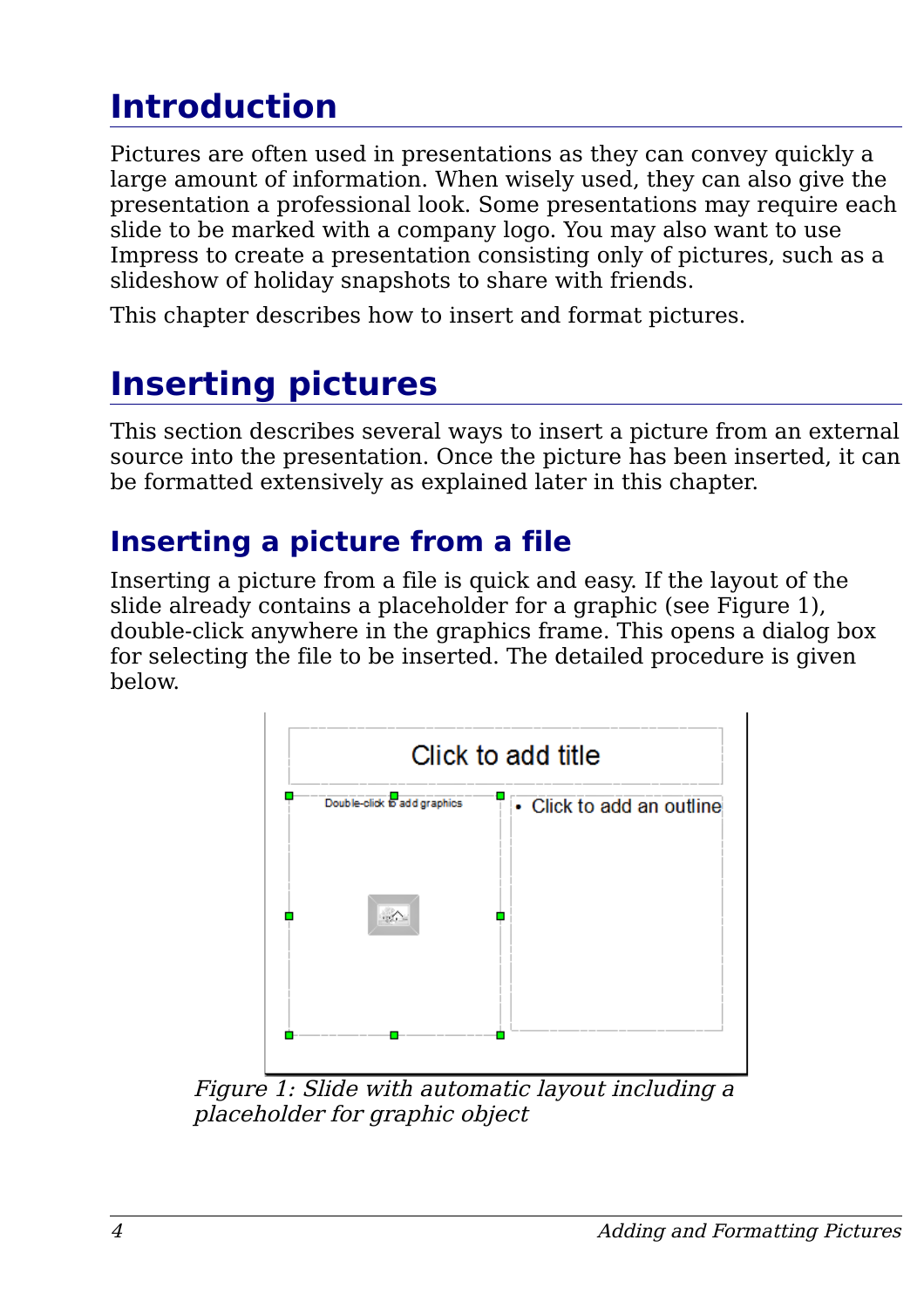Whether you are using an AutoLayout for the placement of the picture, or you are just inserting a picture, follow these steps:

- 1) Select **Insert** > **Picture**. (When using an AutoLayout; doubleclick in the graphics frame instead.)
- 2) In the Insert Picture dialog box [\(Figure 2\)](#page-4-0), browse to the directory containing the desired picture.
- 3) Select the file. OOo recognizes a very large number of image types and, if **Preview** is selected, will display a reduced copy of the selected file.
- 4) Click **Open** to place the picture on the current (selected) slide. The picture is now displayed on the slide with green resizing handles around it.

| <b>Insert picture</b> |                |             |                                                                              | x        |
|-----------------------|----------------|-------------|------------------------------------------------------------------------------|----------|
|                       |                |             | D:\Document Files\Open Office 2.0\Graphics\OOo_Screenshots\Impress\Chapter_4 |          |
| Title $\triangle$     | <b>Type</b>    | <b>Size</b> | Date modified                                                                |          |
| Figure-1.png          | Graphics (png) |             | 9792 Bytes 15/03/2007, 20:11:06                                              | ۸        |
| Figure-10.png         | Graphics (png) | 33.0 KB     | 12/03/2007, 20:05:42                                                         | $\equiv$ |
| Figure-11.png         | Graphics (png) | 48.3 KB     | 14/06/2007, 19:28:14                                                         |          |
| Figure-2.png          | Graphics (png) | 25.5 KB     | 23/06/2007, 18:29:50                                                         |          |
| Figure-3.png          | Graphics (png) | 42.5 KB     | 15/03/2007, 20:23:07                                                         |          |
| Figure-4.png          | Graphics (png) | 165.1KB     | 14/06/2007, 17:56:08                                                         |          |
| Figure-5.png          | Graphics (png) | 6749 Bytes  | 10/03/2007, 21:19:23                                                         | v        |
| File name:            | Figure-2.png   |             | v                                                                            | Open     |
| File type:            |                |             | <all formats=""> (*.bmp;*.dxf;*.emf;*.eps;*.gif;*.jpg;*.jpeg;  &lt;</all>    | Cancel   |
| Link<br>Preview       |                |             |                                                                              | Help     |

<span id="page-4-0"></span>Figure 2: Inserting a picture from a file

Notice in the Insert picture dialog box [\(Figure 2\)](#page-4-0) the two options called **Link** and **Preview**. Their position is determined by the operating system, but they are normally in the bottom part of the dialog box.

If **Preview** is checked, and if the selected file is in one of the many formats that OOo recognizes, a thumbnail of the selected image shows in a preview area on the right (not shown in [Figure 2\)](#page-4-0).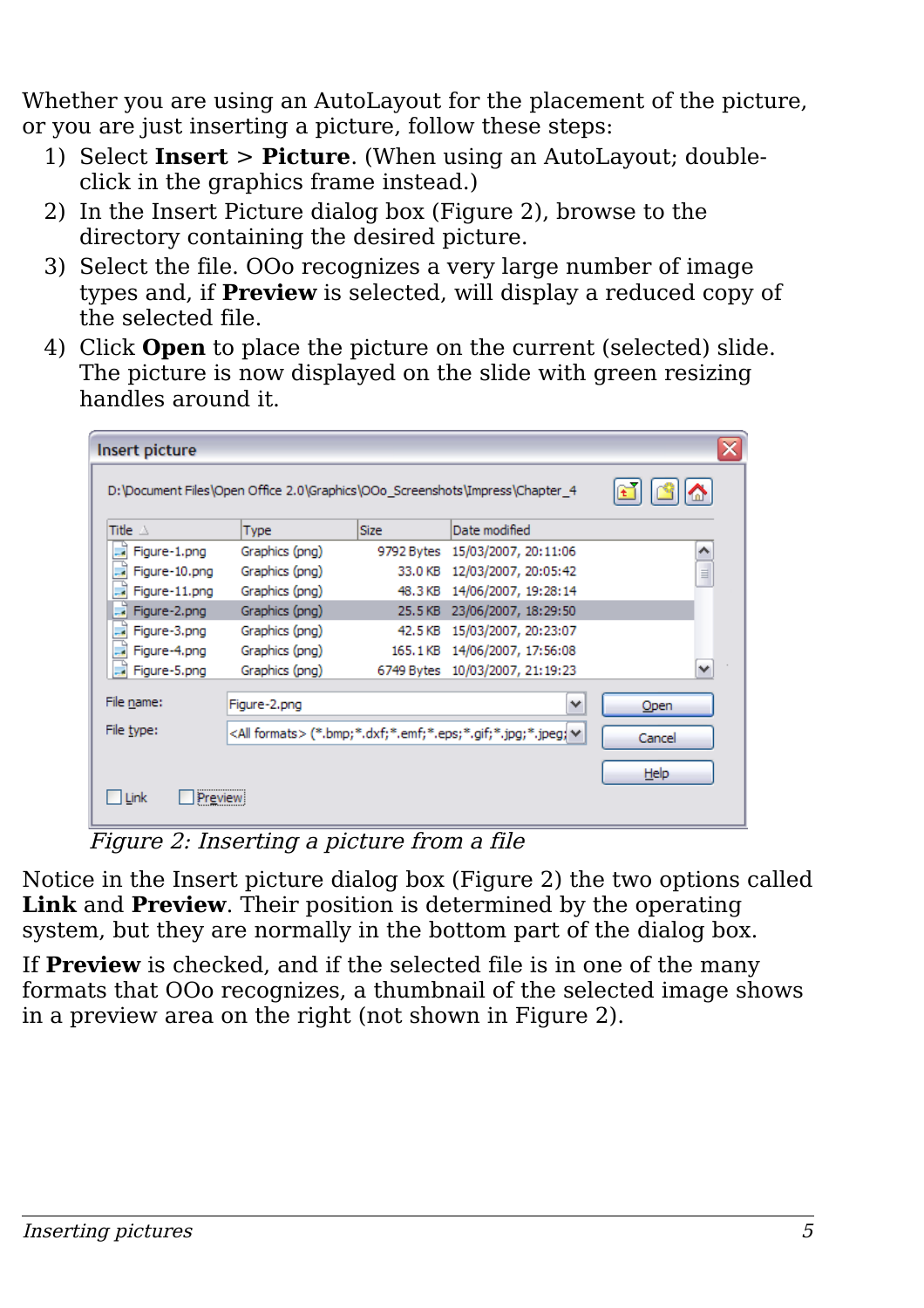Select the **Link** option to insert the picture as a link to the file rather than embedding the file itself. In general it is preferable to embed images so that the presentation can be copied to other computers, however on some occasions it makes sense to link the image rather than embed it:

- When the image file is quite large (linking rather than embedding will dramatically reduce the size of the presentation file)
- When the same image file is used in many presentations (for example when using the same background image for all the presentations created)
- When the linked file will be available when loading the presentation (for example if the presentation is a slide show of holiday pictures)

### <span id="page-5-1"></span>**Inserting a picture from a scanner**

Inserting an image from a scanner is normally fairly straightforward. Make sure that the scanner is supported by the SANE system if you are running the Linux (or other UNIX-like) operating system, or TWAIN if you are using a Windows version, and that it is already configured on the machine on which OOo is running. In case more than one scanner or equivalent device are present, select the source from **Insert > Picture > Scan > Select Source**.

To insert an image from the scanner:

- 1) Prepare the image in the scanner and make sure that the scanner is ready.
- 2) Select **Insert > Picture > Scan > Request**.
- 3) The rest of the procedure depends on the scanner driver and interface. You will normally be required to specify the resolution, a scan window and other parameters. Consult the scanner's documentation for more information.
- 4) When the image is ready, Impress places it in the slide. At this point it can be edited as any other image.

### <span id="page-5-0"></span>**Inserting a picture from the Gallery**

The Gallery contains a collection of images that you can use in a presentation. You can also add your own images to the Gallery, making it an essential tool for creating presentations quickly and with a consistent look. The Gallery is available in all components of OpenOffice.org. For an introduction to the Gallery, see Chapter 11 (Graphics, the Gallery, and Fontwork) in the Getting Started guide.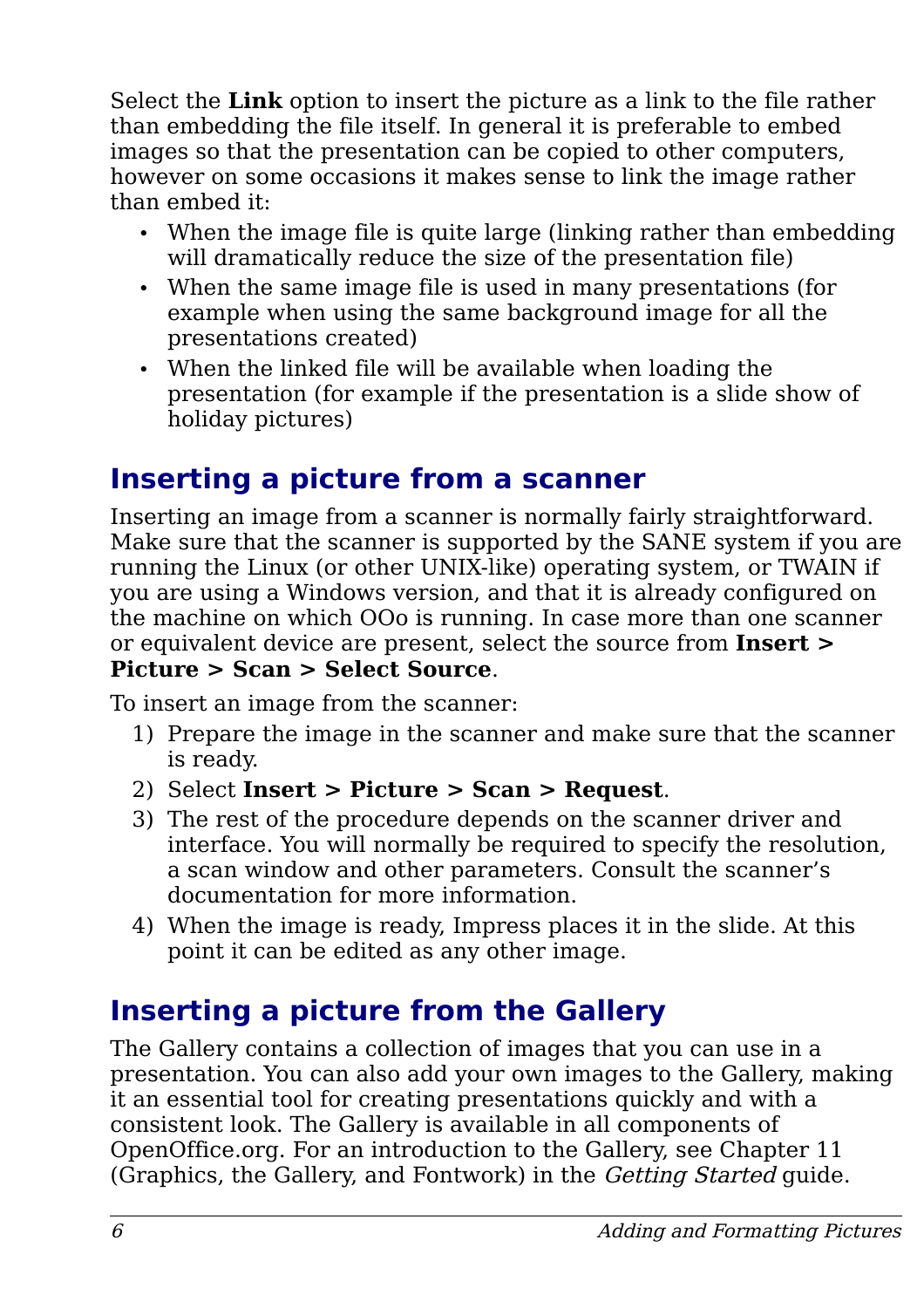Select **Tools** > Gallery or click the Gallery icon **only be aller** on the Drawing toolbar.

By default, the Gallery (shown in [Figure 3\)](#page-6-0) is docked above the Impress workspace. To expand the Gallery, position the pointer over the line that divides it from the top of the workspace. When the pointer changes to parallel lines with arrows, click and drag downward. The workspace will resize in response.



Figure 3: The Gallery with the Hide/Show selector circled

<span id="page-6-0"></span>To expand the Gallery without affecting the Impress workspace, undock it so it floats over the workspace. To do so, hold down the Control key and double-click on the upper part of the Gallery next to the View icons (see [Figure 3\)](#page-6-0). Double-click in the same area to dock it again (restore it to its position over the workspace).

When the Gallery is docked, to hide it and view the full Impress workspace, click the **Hide/Show** button in the middle of the thin bar separating the Gallery from the workspace (see [Figure 3\)](#page-6-0). The **Hide/Show** button lets you keep the Gallery open for quick access while you create your slide show, yet out of the way when you need it to be. Additional information on the use of the Gallery can be found in ["Managing the Gallery themes"](#page-15-0) on page [16.](#page-15-0)

Once you are satisfied with the Gallery display, select a theme from the left pane and then scroll as necessary through the right pane to find a suitable image. Click on the image and drag it onto the workspace.

[Figure 4](#page-7-3) shows an example of an image dragged from the Gallery.

At this point the image will be in your slide, but may not be of a satisfactory size; if necessary, re-size it as described in ["Resizing a](#page-7-0) [picture"](#page-7-0) on page [8.](#page-7-0)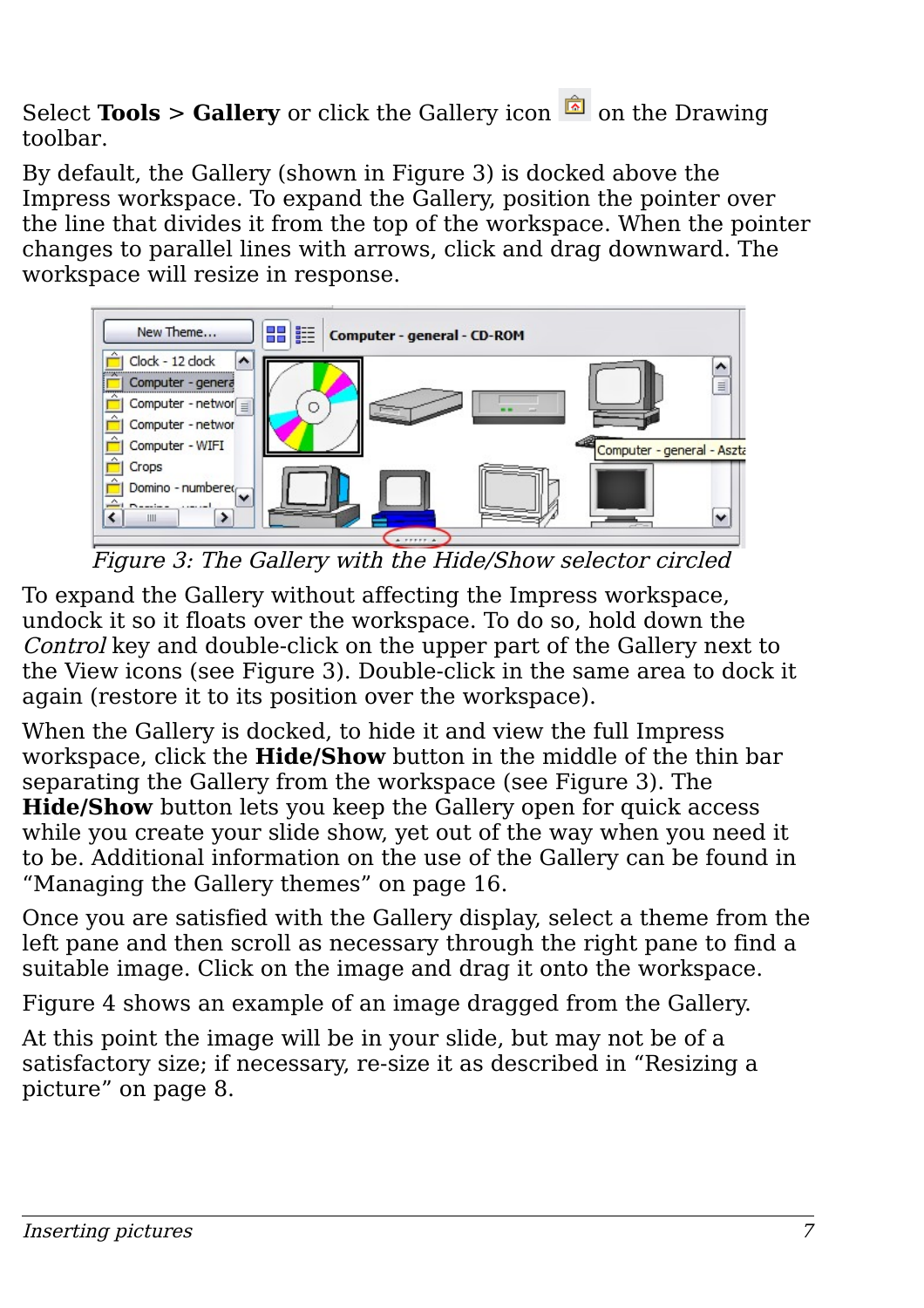

<span id="page-7-3"></span>Figure 4. Inserting an image from the Gallery

## <span id="page-7-2"></span>**Formatting pictures**

This section discusses the formatting of pictures inserted with one of the methods explained in ["Inserting pictures"](#page-3-1) on page [4.](#page-3-1)

### <span id="page-7-1"></span>**Moving a picture**

- 1) Click the picture, if necessary, to show the green resizing handles.
- 2) Move the pointer over the picture until the pointer changes shape. On most operating systems, the cursor associated with moving objects is a four headed arrow, but it may also be a hand or some other symbol.
- 3) Click and drag the picture to the desired position.
- 4) Release the mouse button.

For a more accurate placement of the picture, use the Position and Size dialog box described in Chapter 6 (Formatting Graphic Objects).

### <span id="page-7-0"></span>**Resizing a picture**

- 1) Click the picture, if necessary, to show the green resizing handles.
- 2) Position the pointer over one of the green resizing handles. The pointer changes shape giving a graphical representation of the direction of the resizing.
- 3) Click and drag to resize the picture.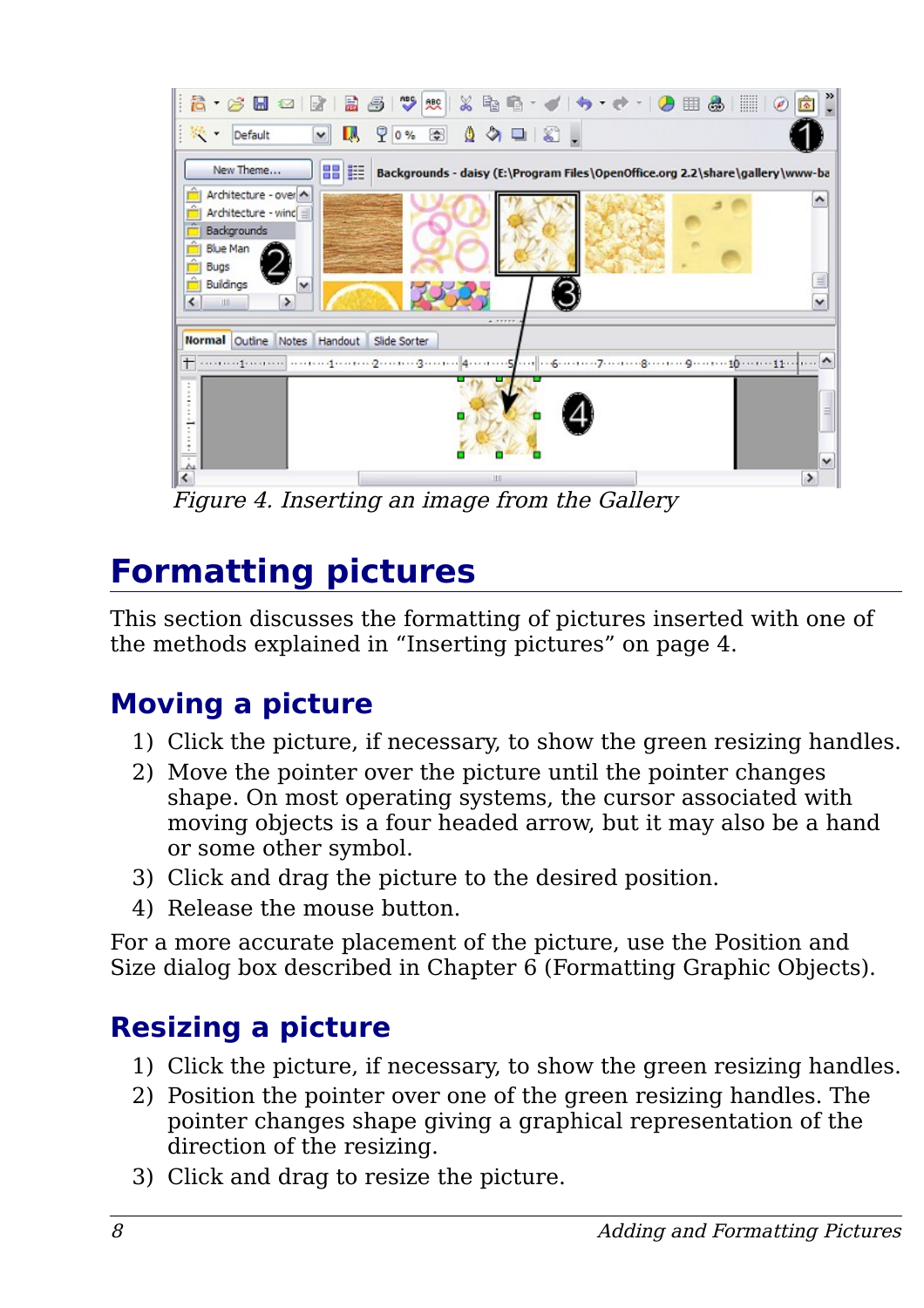4) Release the mouse button when satisfied with the new size.

The corner handles resize both the width and the height of the graphic object simultaneously, while the other four handles only resize one dimension at a time.

**Tip** To retain the original proportions of the graphic,  $Shift+click$  one of the corner handles, then drag. Be sure to release the mouse button **before** releasing the Shift key.

For more accurate resizing of the graphic object, use the Position and Size dialog box described in Chapter 6 (Formatting Graphic Objects).



Be aware that re-sizing a bit-mapped (raster) image will adversely affect the resolution, causing some degree of blurring. It is better to use specialized graphics manipulation programs to correctly scale the picture to the desired size before insertion into your presentation, if possible.

### <span id="page-8-0"></span>**Rotating a picture**

As for the position and the size, rotation of a picture can be done manually or using a dedicated dialog box. The Rotation dialog box is described in Chapter 6 (Formatting Graphic Objects). To rotate a picture manually, do as follows:

- 1) Select the picture if necessary so that the green handles around it show.
- 2) Click the **Rotate** button  $\begin{bmatrix} 1 \end{bmatrix}$  on the Drawing toolbar. This toolbar is usually located at the bottom the screen, but it can be undocked and used as a floating toolbar. If the toolbar is not showing, select **View > Toolbars > Drawing**. The Drawing toolbar is discussed in detail in Chapter 5 (Creating Graphic Objects).

**Note** The icons representing the functions in the toolbars are different, depending on the operating system used and on whether OOo has been customized for the Linux distribution in use or not. When in doubt, hover the mouse over the icons and wait for the tooltip to appear showing the name of the button.

3) Eight red circular handles replace the green square handles, as shown in [Figure 5.](#page-9-2) Move the mouse over one of the corner handles and the mouse cursor shape will change. Click the mouse and move in the direction in which you want to rotate the picture.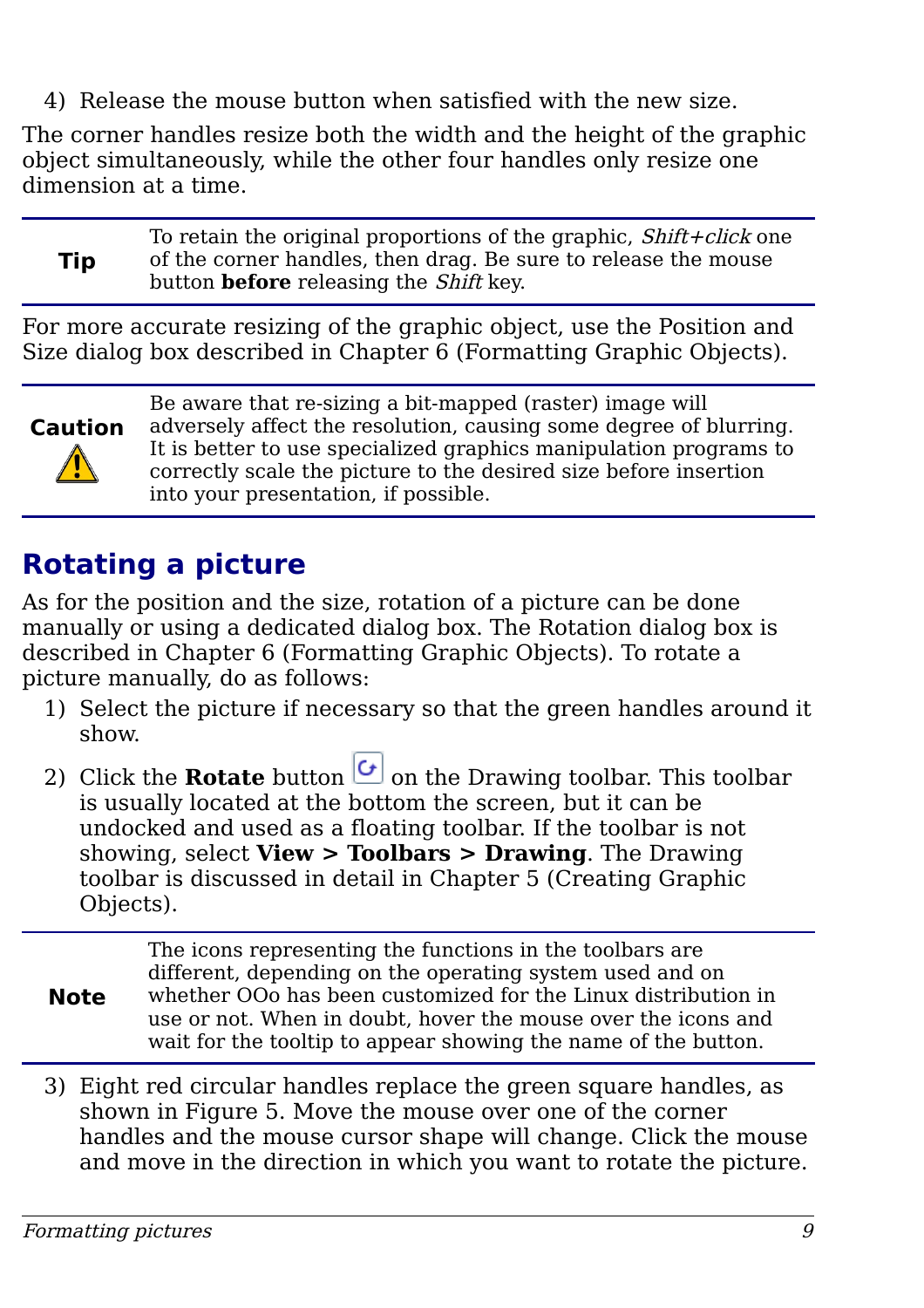4) When satisfied, release the mouse button.

At step 2 a black crosshair with a circle appears in the middle of the picture: this represents the pivot point for the rotation. Normally the center of the picture will be just fine, but on some occasions you may wish to rotate around a corner or even around a point outside the picture; to do that, click on the crosshair and drag it to



<span id="page-9-2"></span>Figure 5: Shape showing the red rotating handles.

the desired position before applying the rotation, as shown in [Figure 5.](#page-9-2)

To restrict the rotation angles to multiples of 15 degrees, press the Shift key while rotating the graphic. This is very handy to rotate pictures of right angles, for example from portrait to landscape or vice versa.

### <span id="page-9-1"></span>**Formatting using the Picture toolbar**

When a picture is selected, the Picture toolbar [\(Figure 6\)](#page-9-4) becomes available. This toolbar provides a number of formatting options which are described in this section. If the picture toolbar does not show when an image is selected, display it by selecting **View > Toolbars > Picture** from the menu bar.

<span id="page-9-4"></span>

#### <span id="page-9-0"></span>**Applying filters**

Use the left-most icon on the toolbar to apply various filters to the selected picture. The best way to judge if a filter works for your picture is to try it (step 4 of the following procedure explains how to undo). To apply a filter:

- 1) Select the image so that the green handles around it show.
- 2) Click on the magic wand icon  $\mathbb{R}$  in the Picture toolbar. The toolbar will expand to show the icons in [Figure 7.](#page-9-3)
- 3) Select the filter to apply. To show the name of the filter, hover the mouse pointer over the icon and wait for the tooltip to appear.



<span id="page-9-3"></span>Figure 7: The graphic filters available in Impress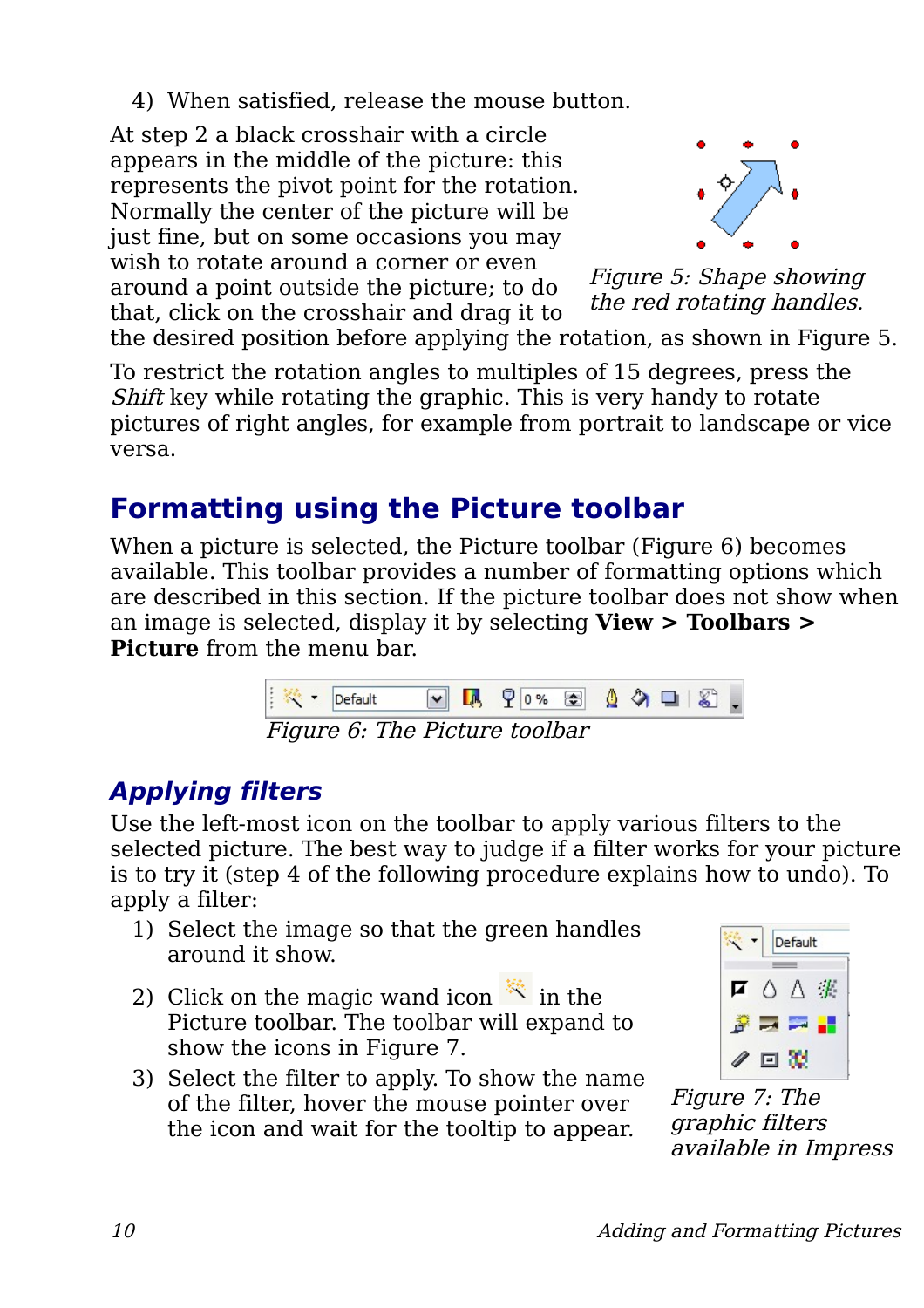If not satisfied with the effect obtained, before doing anything else click the Undo button or select **Edit > Undo: Bitmap Graphic Filter** from the menu bar or press  $Control+Z$ .

[Table 1](#page-10-1) describes briefly each of the available graphic filters and their effects. See the *Draw Guide* for examples of the effects.

#### Table 1: Graphic filters and their effects

<span id="page-10-1"></span>

| <b>Icon</b>                                                 | <b>Name</b>                 | <b>Effect</b>                                                                                                                             |
|-------------------------------------------------------------|-----------------------------|-------------------------------------------------------------------------------------------------------------------------------------------|
| Ø                                                           | Invert                      | Inverts the color values of a color image, or the<br>brightness values of a grayscale image.                                              |
| Ô                                                           | Smooth                      | Softens the contrast of an image.                                                                                                         |
| Δ                                                           | Sharpen                     | Increases the contrast of an image.                                                                                                       |
| $\begin{array}{c} \begin{array}{c} \end{array} \end{array}$ | Remove<br>noise             | Removes single pixels from an image.                                                                                                      |
| $\mathbf{Q}_{\mathbf{R}^k}$                                 | Solarizati<br><sub>on</sub> | Mimics the effects of too much light in a picture. A<br>further dialog box opens to adjust the parameters.                                |
| z                                                           | Aging                       | Simulates the effects of time on a picture. Can be<br>applied several times. A further dialog box will open<br>to adjust the aging level. |
|                                                             | Posterize                   | Makes a picture appear like a painting by reducing<br>the number of colors used.                                                          |
| ×                                                           | Pop Art                     | Modifies the picture dramatically.                                                                                                        |
|                                                             | Charcoal                    | Displays the image as a charcoal sketch.                                                                                                  |
| 回                                                           | Relief                      | A dialog box is displayed to adjust the light source<br>that on turn will create the shadow and hence the<br>relief effect.               |
|                                                             | Mosaic                      | Joins groups of pixels into a single area of one color.                                                                                   |

#### <span id="page-10-0"></span>**Changing the Graphics mode**

Use the next box in the Picture toolbar to change the mode of the image. Choose between:

- **Default**: no changes to the graphic object.
- **Grayscale**: the image is converted to scales of gray.
- **Black/White**: each pixel of the image is converted to black or white depending on the brightness value.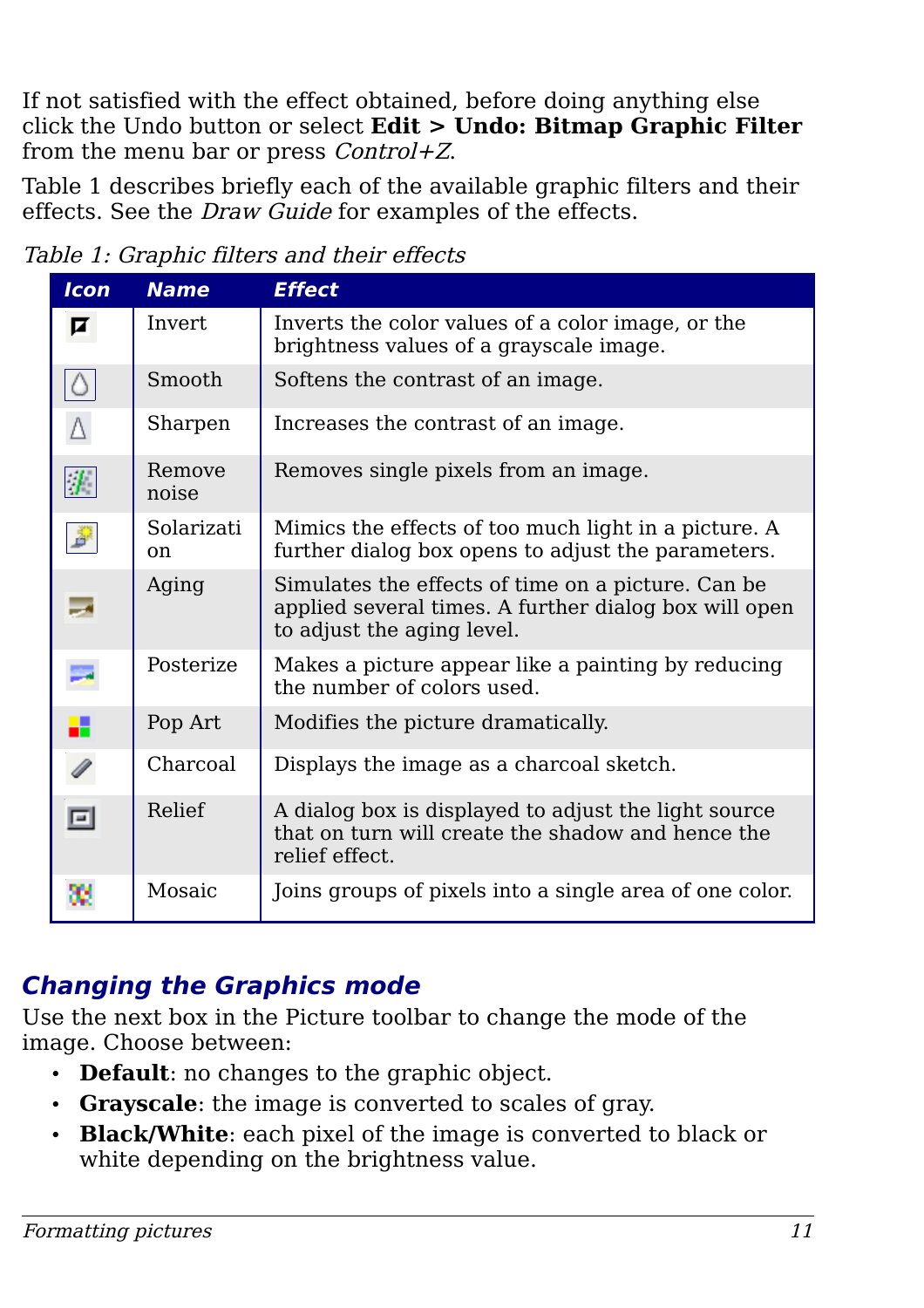• **Watermark**: adjusts the brightness of the image making it suitable to be used as a watermark. For more information on inserting watermarks in the presentation, refer to Chapter 2.

#### <span id="page-11-2"></span>**Adjusting the color**

Clicking the color adjustment button  $\Box$  on the Picture toolbar opens the color adjustment dialog box, shown in [Figure 8.](#page-11-3)

Use this dialog box to modify the individual color components of the image (red, green, blue) as well as the brightness, contrast, and gamma of the image. If the result is not satisfactory, press  $Control+Z$ to restore the default values.

<span id="page-11-3"></span>

Figure 8: The color adjustment dialog box

Increasing the gamma value of a picture makes it more suitable to be used as a background or watermark as it will interfere less with a dark text.

#### <span id="page-11-1"></span>**Setting the object transparency**

Modify the percentage value in the Transparency box  $\sqrt{\frac{1}{2} \cdot \frac{1}{2}}$  on the Picture toolbar to make the image more transparent. Note that this is different from the transparency settings for a line or a shape (described in Chapter 5). As for the gamma value, increasing the transparency of a picture makes the picture blend more smoothly in the background, making the overlay text easier to read.

#### <span id="page-11-0"></span>**Adjusting the line, area and shadow settings**

These settings are not very commonly used for images, with the exception of the shadow setting that applies a shadow to the image.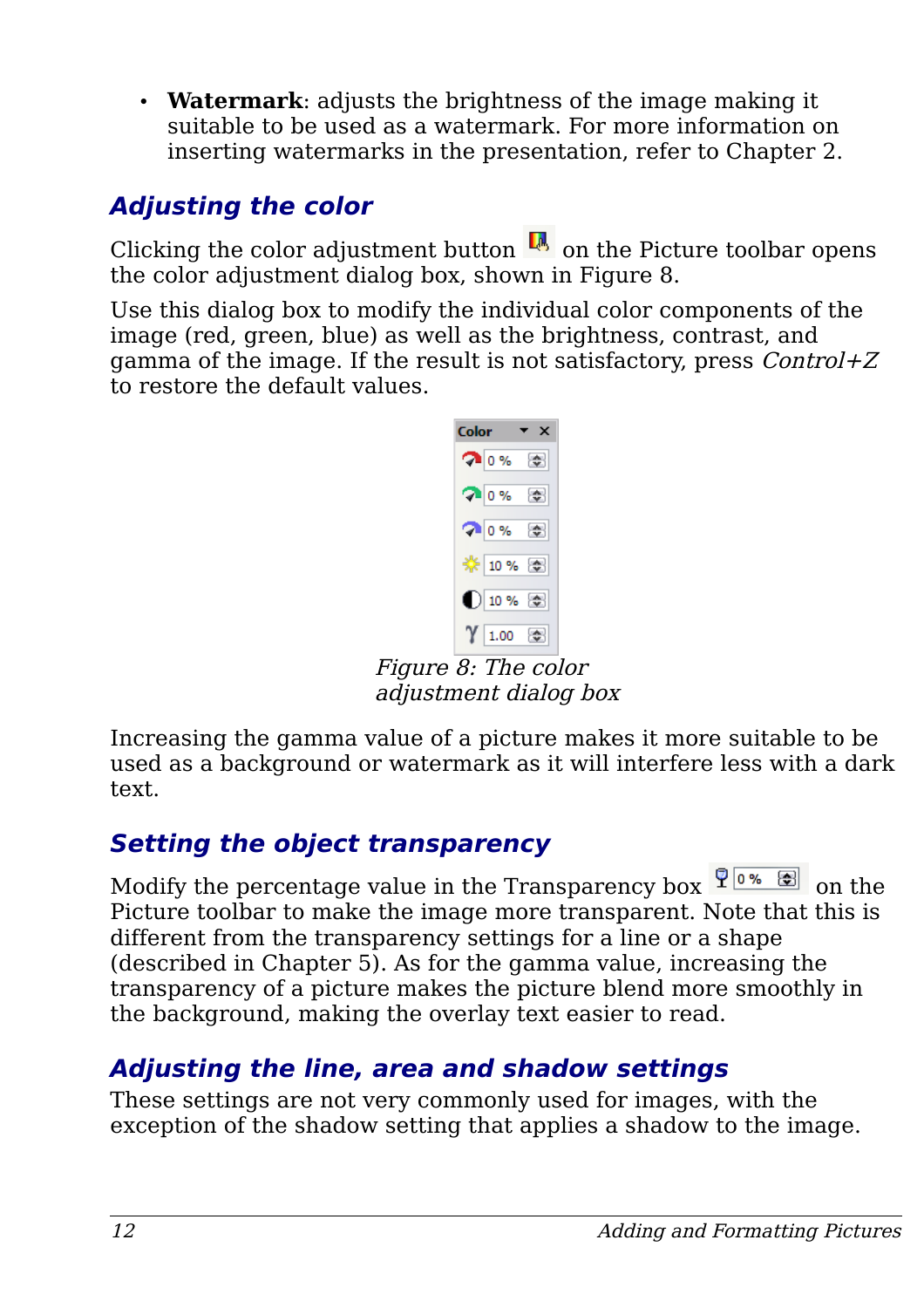#### <span id="page-12-0"></span>**Cropping pictures**

Impress 3 provides two ways to crop a picture: interactively (new in OOo 3) or using a dialog box. The interactive method is easier to use, but the dialog box provides more precise control. You can use both methods: first cropping interactively, then using the dialog box to fine tune the result.

To crop a selected picture interactively, click the Crop icon  $\mathbb{Z}$  on the Picture toolbar [\(Figure 6\)](#page-9-4). A set of crop marks appears around the picture (see [Figure 9\)](#page-12-1).

<span id="page-12-1"></span>

Figure 9: Interactive crop marks

When you place the cursor over any of the crop marks, the cursor changes shape. Drag the mark to crop the picture. Click outside the picture to deactivate cropping mode.

Press the *Shift* button while working on the crop marks to produce the following effects:

- For a corner mark, the two sides of the picture forming the corner are resized proportionally with the picture anchored to the opposite corner mark.
- For a side mark, both dimensions are changed proportionally with the image anchored to the opposite side mark.

The interactive crop mode operates in Keep Scale mode (see below).

To crop using the dialog box, right-click a selected picture and choose **Crop Picture** (or choose **Format > Crop Picture** from the menu bar).

The Crop dialog box [\(Figure 10\)](#page-13-1) has the following options:

• **Keep scale** / **Keep image size** buttons: when Keep scale is selected (default), cropping the image does not alter the scale of the picture. When *Keep image size* is selected, cropping produces enlargement (for positive cropping values), shrinking (for negative cropping values), or distortion of the image so that the image size remains constant.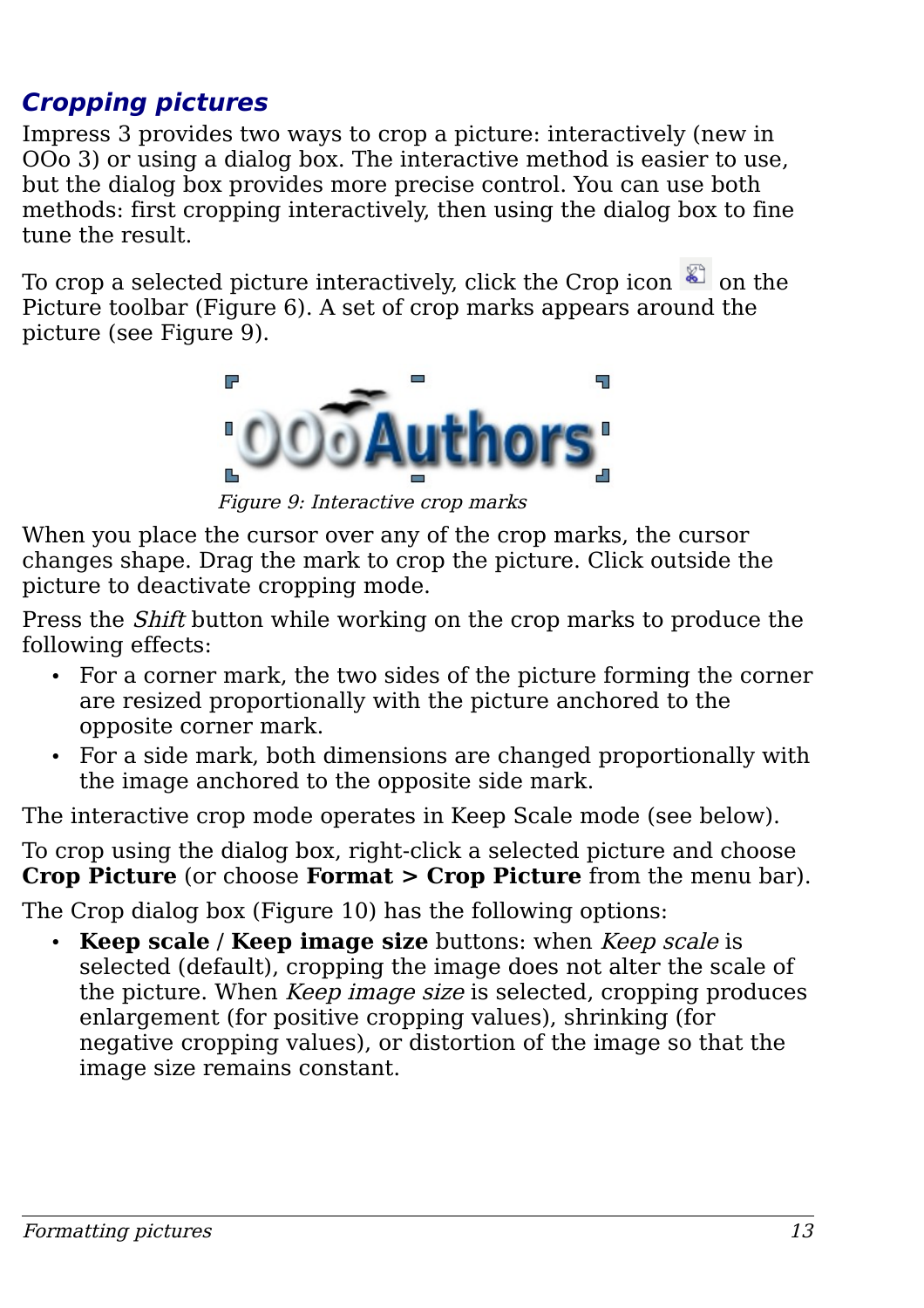| Crop<br>Keep scale<br>$\odot$ | $\bigcirc$ Keep image size |        |       |   |                 | ОК<br>Cancel |
|-------------------------------|----------------------------|--------|-------|---|-----------------|--------------|
| Left                          | 8<br>0.00"                 | Iop    | 0.00" | 8 |                 | Help         |
| Right                         | 등<br>0.00"                 | Bottom | 0.00" | ۵ |                 |              |
| Scale                         |                            |        |       |   |                 |              |
| Width                         | 8<br>45%                   |        |       |   |                 |              |
| Height                        | 8<br>45%                   |        |       |   |                 |              |
| Image size                    |                            |        |       |   |                 |              |
| Width                         | 몸<br>10.69"                |        |       |   | 23.83" x 17.83" |              |
| Height                        | 8<br>$8.00*$               |        |       |   | Original Size   |              |

<span id="page-13-1"></span>Figure 10: The options available when cropping a picture

• **Left**, **Right**, **Top,** and **Bottom**: the function of these boxes changes according to the choice made between Keep scale and Keep image size. In both cases, when a value is entered in one of these boxes, the image is cropped by that amount. For example, a value of 3cm in the Left box will cut 3cm from the left side of the picture.

When *Keep scale* is selected, the size of the image also changes, so in this example the width will be reduced by 3 cm. If Keep image size is selected instead, the remaining part of the image is enlarged (positive values for cropping) or shrunk (negative values for cropping) so that the width and height of the image remains unchanged.

Note that the Width and Height fields change as you enter the values when in this mode. Use the thumbnail next to these fields to determine the correct amount by which to crop.

- **Scale Width** and **Height**: specify in percentages the scaling of the picture. The size of the image changes accordingly.
- **Image size**: specify the size of the image in your preferred unit of measurement. The image enlarges or shrinks accordingly.
- **Original size**: when clicked, restores the original image size.

### <span id="page-13-0"></span>**Deleting a picture**

- 1) Click on the picture, if necessary, to show the green resizing handles.
- 2) Press **Delete**.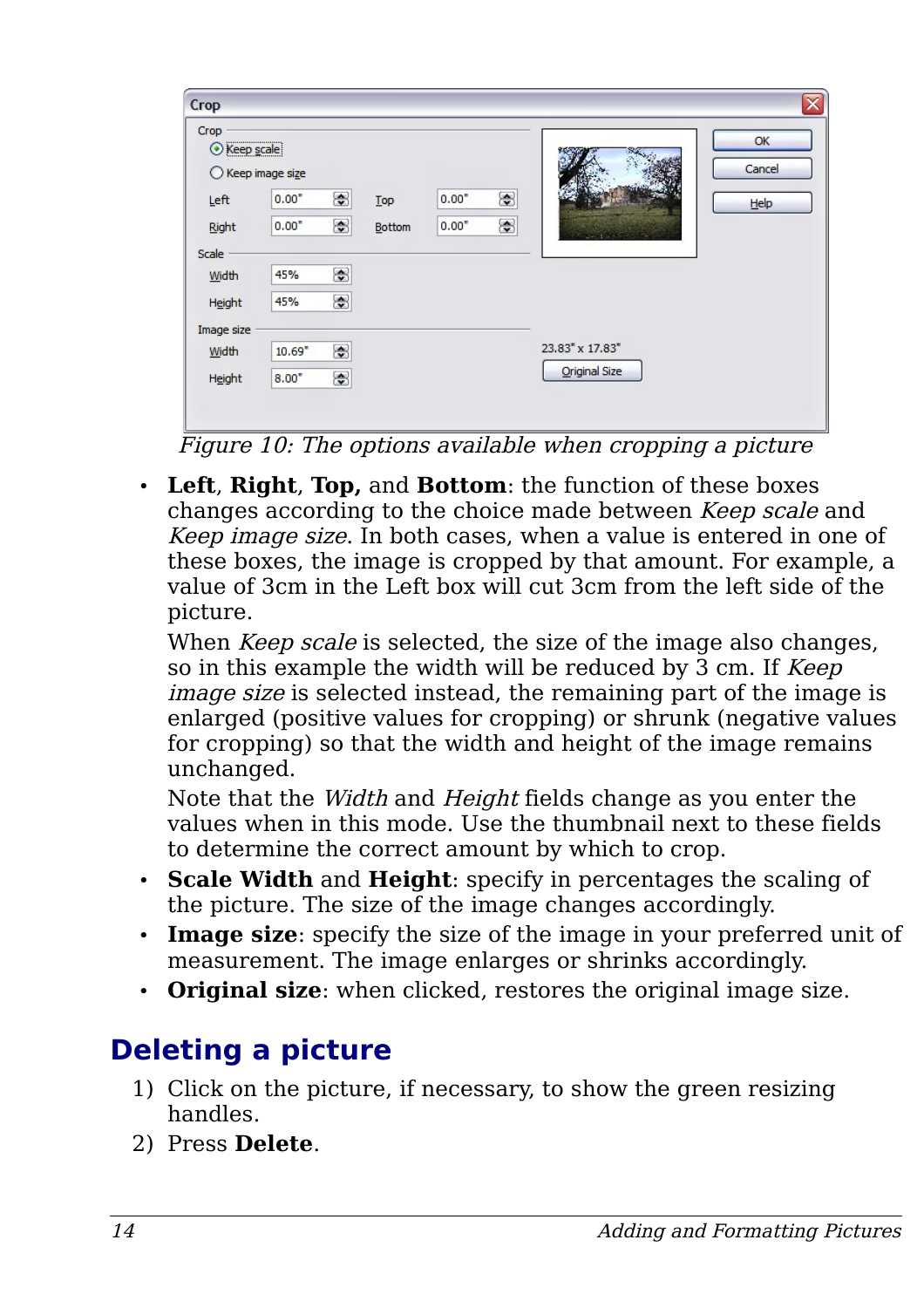## <span id="page-14-0"></span>**Creating an image map**

An image map defines areas of the image (called *hotspots*) with a URI (a web address or a file on the computer). Hotspots are the graphic equivalent of text hyperlinks. Clicking on a hotspot causes Impress to open the linked page in the appropriate program (for example, the default browser for an HTML page; OOo Writer for a .ODT file; a PDF viewer for a PDF file). You can create hotspots of various shapes, and include several hotspots in the same image.

To use the image map tool:

- 1) Select the picture where the hotspots will be defined.
- 2) Choose **Edit > ImageMap** from the menu bar. The ImageMap Editor dialog box [\(Figure 11\)](#page-14-1) opens.
- 3) Use the tools and fields in the dialog box to define the hotspots and links necessary.
- 4) Click the **Apply** icon  $\bullet$  to apply the settings.
- 5) When done, click the **Save** icon  $\Box$  to save the imagemap to a file, then click the **X** in the upper right corner to close the dialog box.



<span id="page-14-1"></span>Figure 11: The dialog box to create image maps. The last 'o' is set as an active hotspot

The top part of the dialog box contains the following tools:

• **Apply** button: click this button to apply the changes.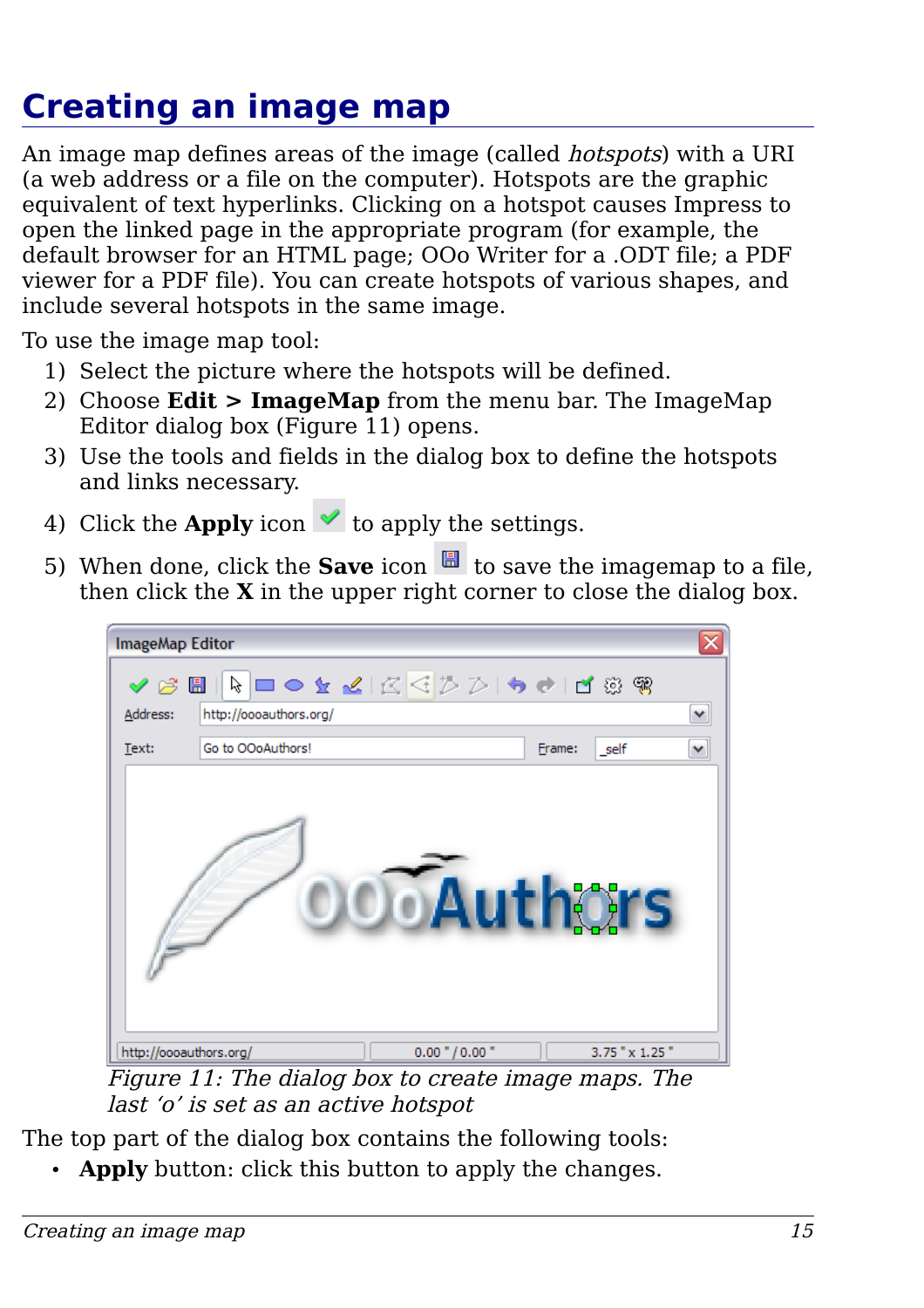- **Load, Save,** and **Select** icons.
- Tools for drawing a hotspot shape: these tools work in exactly the same way as the corresponding tools in the Drawing toolbar (described in Chapter 5).
- **Edit**, **Move**, **Insert**, **Delete Points**: advanced editing tools to manipulate the shape of a polygon hotspot. Select the Edit Points tool to activate the other tools.
- **Active** icon: toggles the status of the hotspot activating a deactive the selected hotspot or deactivating it if active.
- **Macro**: associates a macro with the hotspot instead of just associating an hyperlink.
- **Properties**: sets the hyperlink properties and adds the Name attribute to the hyperlink.

Below the toolbar, specify for the selected hotspot:

- **Address:** the address pointed by the hyperlink. You can also point to an anchor in a document such as a specific slide number; to do this, write the address in this format: file:///<path>/document name#anchor name
- **Text**: enter the text that will be displayed when the mouse is moved over the hotspot.
- **Frame:** where the target of the hyperlink will open: pick among blank (opens in a new browser window), self (opens in the active browser window), top or parent.

**Tip** The value self for the target frame will work just fine in the vast majority of the occasions. It is therefore not recommended to use the other values unless absolutely necessary.

The main part of the dialog box shows the image on which the hotspots will be defined and the hotspot itself. Note that an active hotspot is indicated by a white shading, while an inactive hotspot is identified by a red border but no shading.

## <span id="page-15-0"></span>**Managing the Gallery themes**

Graphics in the Gallery are grouped by themes, such as Bullets, Rulers, and 3D Effects. The box on the left of the gallery window lists the available themes. Click on a theme to see its graphics displayed in the Gallery window (see [Figure 3\)](#page-6-0).

The default themes are locked; no items can be added or deleted from these themes. The locked themes are easily recognizable by right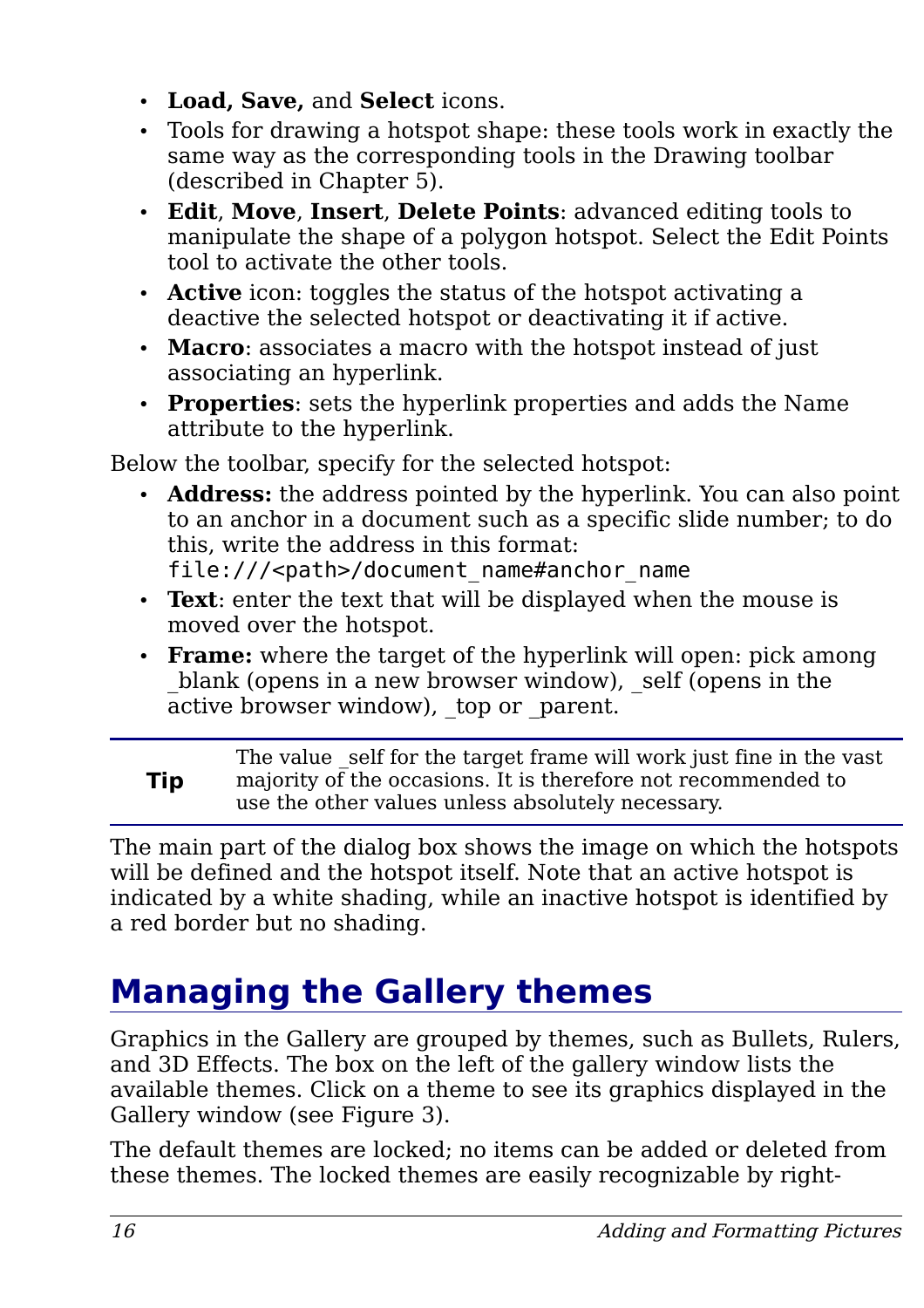clicking on them; the only available option in the pop-up menu is **Properties**.

In a default installation, only the  $My$  themes theme is customizable, although new themes can be added as explained in ["Adding a new](#page-17-0) [theme to the Gallery"](#page-17-0) on page [18.](#page-17-0)

### <span id="page-16-1"></span>**Adding images to the Gallery**

You can add new images to existing themes which you created or that can be edited. There are two ways to add an image to an existing theme.

Method 1 (selecting a file):

- 1) Right-click on the theme name in the list of themes and choose **Properties** from the pop-up menu.
- 2) Click the **Files** tab, if necessary.
- 3) Click **Add.**
- 4) Select a file and click **Open.** The image is added to the theme.

Method 2 (drag and drop):

- 1) Open the document containing an image you want to add to the Gallery, and display the Gallery theme to which you want to add it.
- 2) Position the mouse pointer above the image, without clicking.
- 3) If the mouse pointer changes to a hand symbol, the image refers to a hyperlink. In this case, press the Alt key while you click the image, to select it without executing the respective link. If the mouse pointer does not change to a hand symbol, you can simply click the image to select it.
- 4) When the image is selected, evident from the green selection handles around it, release the mouse button. Click again on the image, keeping the mouse button pressed for more than two seconds. Without releasing the mouse button, drag the image into the document. Release the mouse button.

### <span id="page-16-0"></span>**Deleting images from the Gallery**

To delete an image from a theme:

- 1) Right-click on the image in the Gallery window.
- 2) Choose **Delete** from the pop-up menu. A message appears, asking if you want to delete this object.
- 3) Click **Yes.**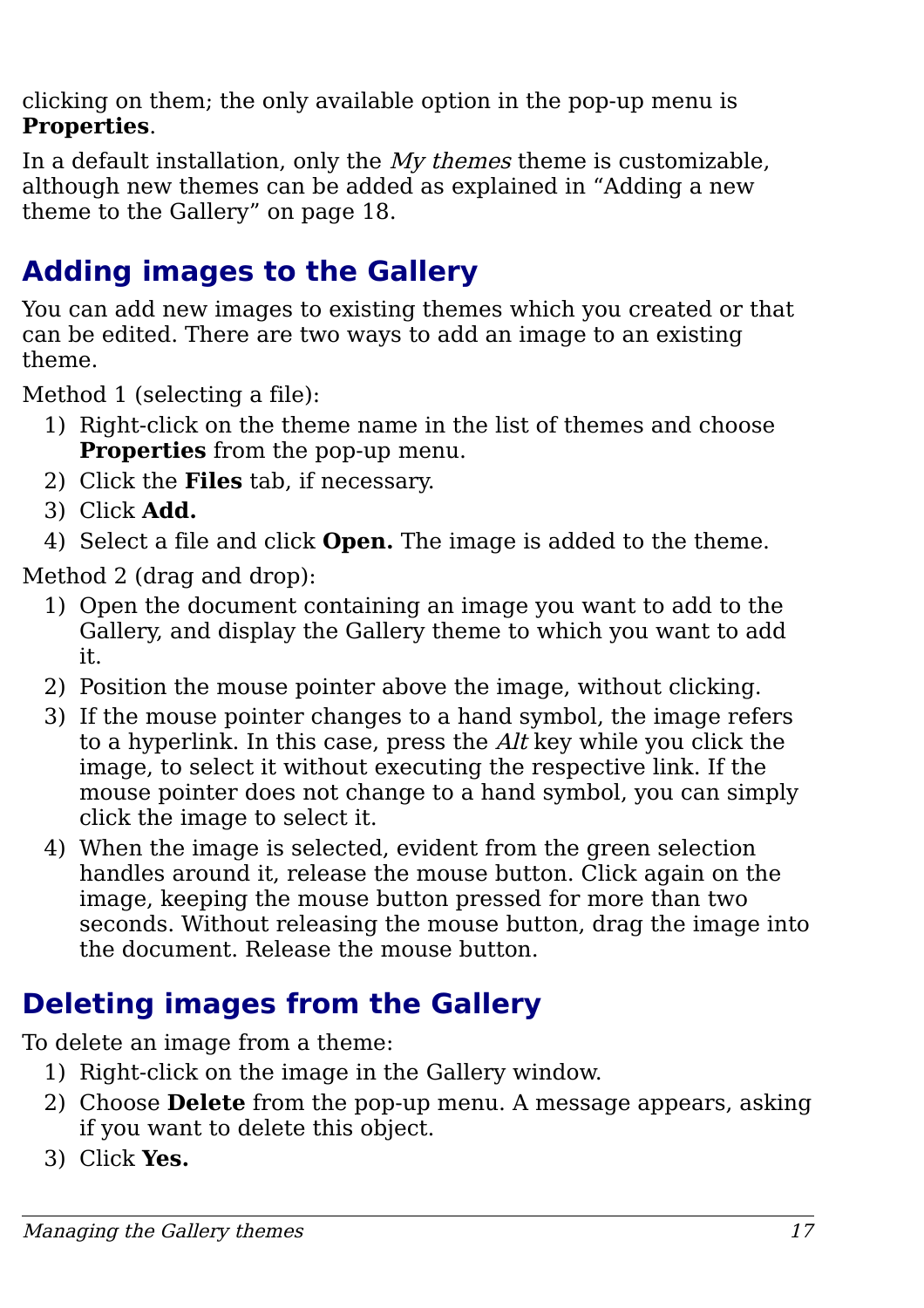#### **Note** The image is deleted from the Gallery only. The original image file is not deleted.

All the images in a gallery are actually linked files. From time to time it is beneficial to update the gallery theme to make sure that all the files are still there. To do so, right-click n the theme where you added at least one file and then select **Update** from the pop-up menu.

#### <span id="page-17-0"></span>**Adding a new theme to the Gallery**

- 1) Click the **New Theme** button above the list of themes (see Figure [3\)](#page-6-0).
- 2) Click the **General** tab and type a name for the new theme.
- 3) Click the **Files** tab.
- 4) Click **Find Files**. The Select Path dialog box opens [\(Error:](#page-17-1) [Reference source not found\)](#page-17-1). Browse to the folder that contains the image files for the new theme and click **OK**.

<span id="page-17-1"></span>

| Find Files<br>File type<br>$<$ No Files $>$<br>Add<br>Add All<br>Select path<br>111<br>Title $\triangle$<br>Type<br>Size<br>4B A:\<br>Disk drive<br>Local drive<br>C: [System]<br>D: [Data]<br>Local drive<br>Local drive<br>E: [Applications]<br>F: [Archives]<br>Local drive<br>G: [Work]<br>Local drive<br>H: [Compilation]<br>Local drive<br>Path:<br>Select<br>v<br>Cancel | General Files |                            |              |  |                           |
|---------------------------------------------------------------------------------------------------------------------------------------------------------------------------------------------------------------------------------------------------------------------------------------------------------------------------------------------------------------------------------|---------------|----------------------------|--------------|--|---------------------------|
|                                                                                                                                                                                                                                                                                                                                                                                 |               | <all files=""> (*.*)</all> | $\checkmark$ |  |                           |
|                                                                                                                                                                                                                                                                                                                                                                                 |               |                            |              |  |                           |
|                                                                                                                                                                                                                                                                                                                                                                                 |               |                            |              |  |                           |
|                                                                                                                                                                                                                                                                                                                                                                                 |               |                            |              |  | $ \overline{\mathsf{x}} $ |
|                                                                                                                                                                                                                                                                                                                                                                                 |               |                            |              |  |                           |
|                                                                                                                                                                                                                                                                                                                                                                                 |               |                            |              |  |                           |
|                                                                                                                                                                                                                                                                                                                                                                                 |               |                            |              |  | ۸                         |
|                                                                                                                                                                                                                                                                                                                                                                                 |               |                            |              |  |                           |
|                                                                                                                                                                                                                                                                                                                                                                                 |               |                            |              |  | $\equiv$                  |
|                                                                                                                                                                                                                                                                                                                                                                                 |               |                            |              |  |                           |
|                                                                                                                                                                                                                                                                                                                                                                                 |               |                            |              |  |                           |
|                                                                                                                                                                                                                                                                                                                                                                                 |               |                            |              |  |                           |
|                                                                                                                                                                                                                                                                                                                                                                                 |               |                            |              |  | v                         |
|                                                                                                                                                                                                                                                                                                                                                                                 |               |                            |              |  |                           |
|                                                                                                                                                                                                                                                                                                                                                                                 |               |                            |              |  |                           |
|                                                                                                                                                                                                                                                                                                                                                                                 |               |                            |              |  |                           |

Figure 12. Setting up a new theme in the Gallery